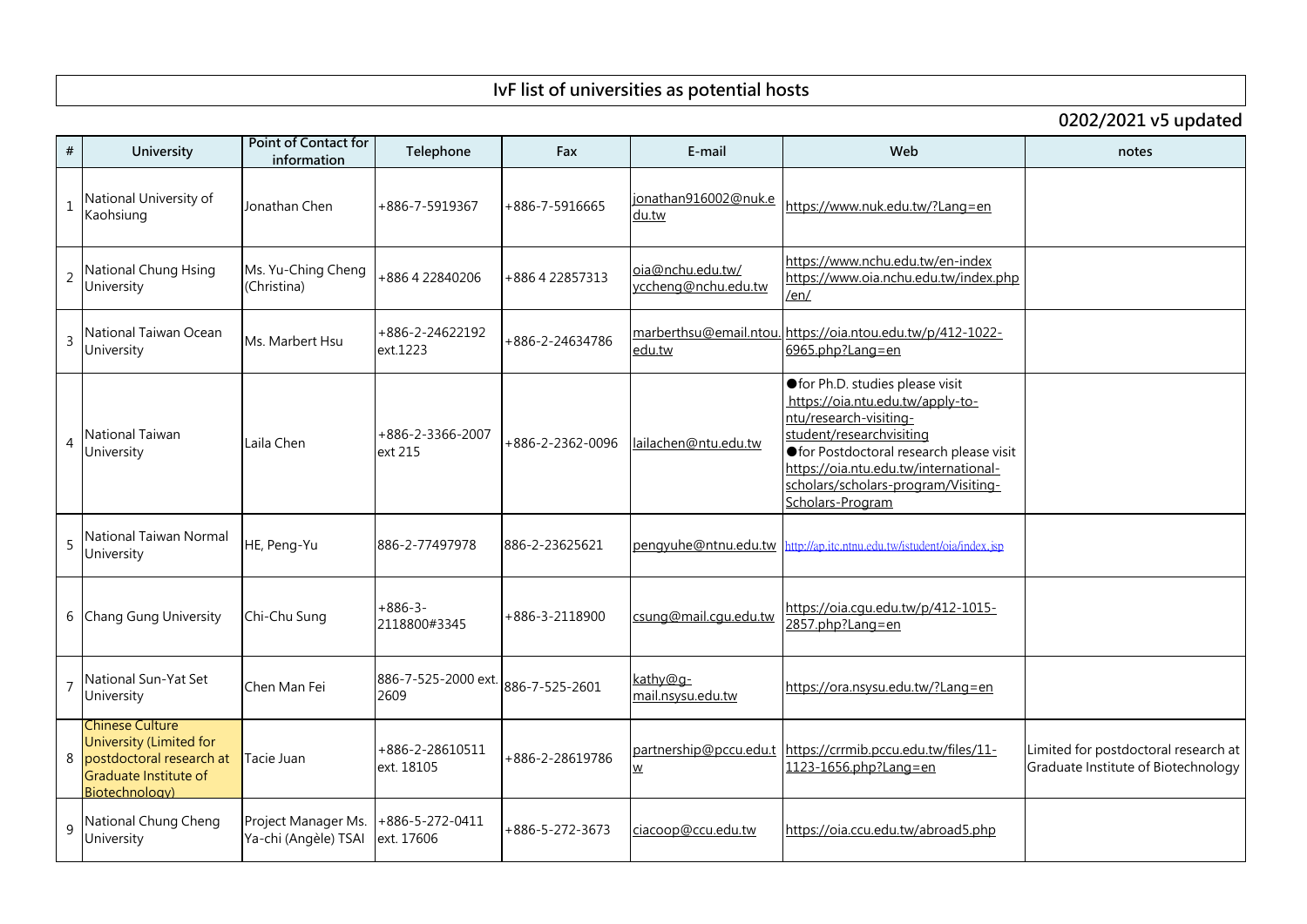| #  | <b>University</b>                                                                                   | <b>Point of Contact for</b><br>information                         | Telephone                                                                | Fax                                 | E-mail                      | Web                                                                    | notes                                                                                                                                                                                                                       |
|----|-----------------------------------------------------------------------------------------------------|--------------------------------------------------------------------|--------------------------------------------------------------------------|-------------------------------------|-----------------------------|------------------------------------------------------------------------|-----------------------------------------------------------------------------------------------------------------------------------------------------------------------------------------------------------------------------|
| 10 | National Chengchi<br>University (limited to<br><b>College of Scoial</b><br>Sciences)                | Alison Ho                                                          | +886-2-29393091<br>ext. 62040                                            | +886-2-29399850                     | alison@nccu.edu.tw          | https://css.nccu.edu.tw/en/                                            |                                                                                                                                                                                                                             |
|    | <b>National Yang Ming</b><br><b>Chiao Tung University</b><br>(limited to the list of<br>professors) | Ms. Lily Cheng                                                     | $+886-3-513-1257$                                                        | $+886-3-513-1473$                   | lilycheng@nctu.edu.tw       | https://oia.nctu.edu.tw/en/short-<br>term/incoming-research-students/  | Limited to the list of professors                                                                                                                                                                                           |
|    |                                                                                                     | <b>NYCU College</b>                                                | NYCU Department/<br>Institution                                          | Professor                           | E-mail                      | Web                                                                    | <b>Research Area</b>                                                                                                                                                                                                        |
|    |                                                                                                     | College of Electrical<br>and Computer<br>Engineering               | Department of<br>Photonics                                               | Prof. Fang-Chung<br>Chen            | fcchen@mail.nctu.edu.t<br>W | https://dop.nctu.edu.tw/en/people_ii.ht<br>$ml?tlD=60$                 | Photovoltaic technologies, organic<br>electronics, AI for advanced<br>materials                                                                                                                                             |
| 11 |                                                                                                     | <b>College of Electrical</b><br>and Computer<br>Engineering        | Department of<br>Photonics                                               | Prof. Yi-Hsin Lin                   | vilin@mail.nctu.edu.tw      | https://dop.nctu.edu.tw/Labs/LCLAB/en<br>/member.html                  | Liquid crystal photonic device, liquid<br>crystal optics for augmented reality<br>and virtual reality                                                                                                                       |
|    |                                                                                                     | College of Electrical<br>and Computer<br>Engineering               | Department of<br>Photonics                                               | Prof. Tsung-Sheng<br>Kao            | tskao@nctu.edu.tw           | https://dop.nctu.edu.tw/en/people_ii.ht<br>$ml?tID=64$                 | Nano-optics, plasmonic<br>metamaterials, perovskite<br>topological crystals                                                                                                                                                 |
|    |                                                                                                     | <b>College of Electrical</b><br>and Computer<br>Engineering        | Department of<br><b>Electronics</b><br>Engineering,<br>Institute of      | Prof. Ray-Hua Horng rhh@nctu.edu.tw |                             | https://eenctu.nctu.edu.tw/en/teacher/<br>p1.php?num=83&page=1         | Solid-state lighting devices, solar<br>cells, power devices, HEMT, flexible<br>electronics, optoelectronics, Nitride<br>and oxide semiconductor MOCVD<br>growths                                                            |
|    |                                                                                                     | College of Photonics   and Biomedical                              | Electronics<br> Institute of Imaging<br>Photonics                        | Prof. Shean-Jen<br><b>Chen</b>      | <u>sheanjen@nctu.edu.tw</u> | https://apl440.web.nctu.edu.tw/                                        | Nano Biomedical Photonics                                                                                                                                                                                                   |
|    |                                                                                                     | College of Biological<br>Science and<br>Technology                 | Institute of<br>Bioinformatics and   Prof. Hwang, Eric<br>System Biology |                                     | u.tw                        | hwangeric@mail.nctu.ed https://hwangeric5.wixsite.com/erichwa<br>nglab | Neuronal developmental disorders,<br>neuroregeneration,<br>nanotopography, optogenetics                                                                                                                                     |
|    |                                                                                                     | International College College of<br>of Semiconductor<br>Technology | International<br>Semiconductor<br>Technology                             | Prof. Yen-Cheng<br>Kuan             | yck.nctu@gmail.com          | https://sipcas.web.nctu.edu.tw/                                        | Signal processing circuits/systems<br>designs for 5G/mmWave<br>communications, deep learning, and<br>biomedical applications                                                                                                |
|    |                                                                                                     | International College  <br>of Semiconductor<br>Technology          | International<br>College of<br>Semiconductor<br>Technology               | Prof. Tian-Li Wu                    | tlwu@nctu.edu.tw            | https://wlabnctu.wixsite.com/wlabnctu                                  | 1) Power GaN and SiC<br>semiconductor devices; 2) Sub-5 nm<br>beyond CMOS ;3) Reliability<br>evaluation and degradation<br>mechanism analysis and 4) AI-<br>assisted device design and reliability<br>evaluation in advance |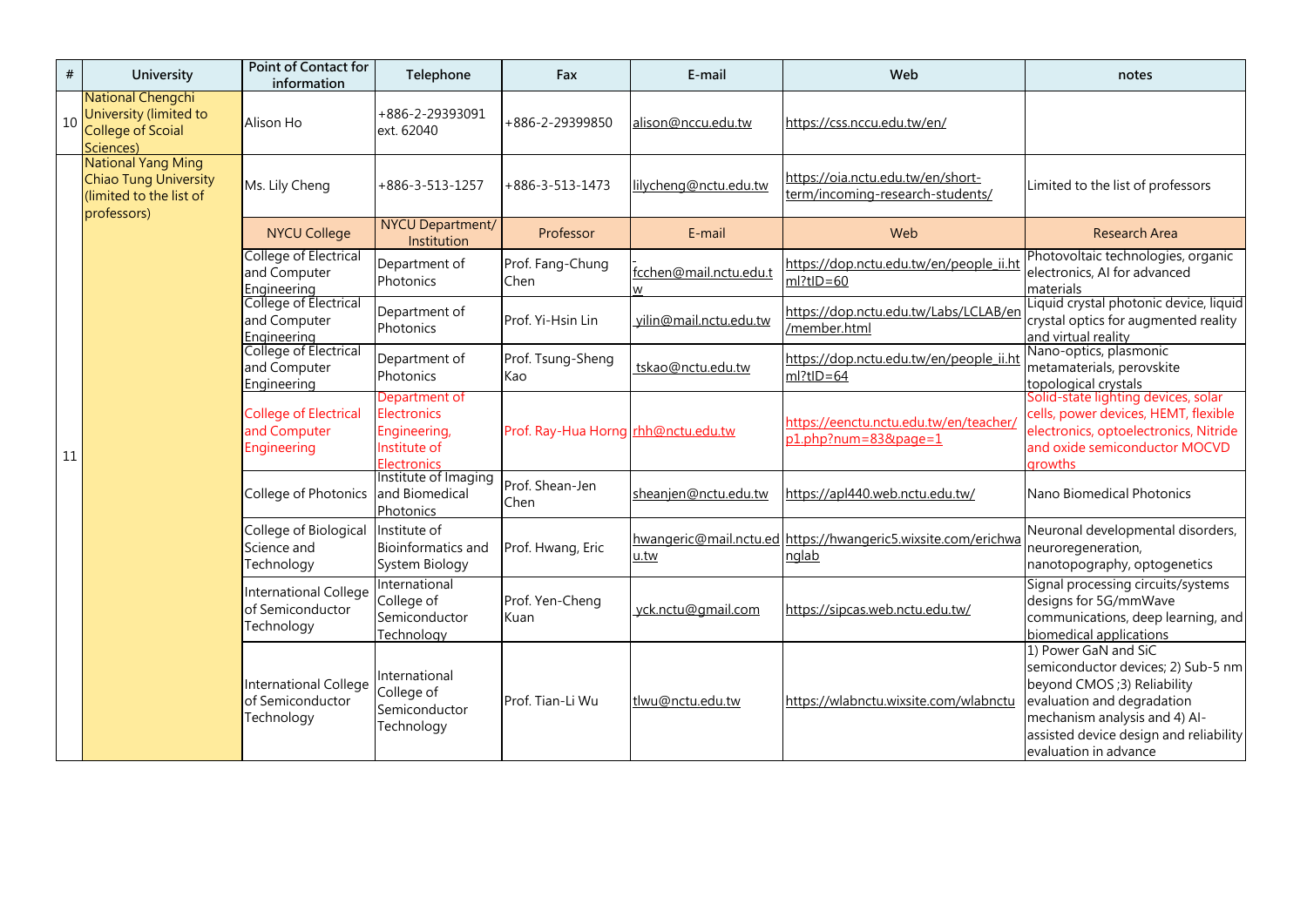| #  | <b>University</b>                                                                                           | <b>Point of Contact for</b><br>information                                            | Telephone                                         | Fax             | E-mail                               | Web                                                                                                                                                                                                                                                                                                                                 | notes                                                                                                                                                                                       |
|----|-------------------------------------------------------------------------------------------------------------|---------------------------------------------------------------------------------------|---------------------------------------------------|-----------------|--------------------------------------|-------------------------------------------------------------------------------------------------------------------------------------------------------------------------------------------------------------------------------------------------------------------------------------------------------------------------------------|---------------------------------------------------------------------------------------------------------------------------------------------------------------------------------------------|
|    | 12 Taipei Medical University                                                                                | Joanna Chiao,<br>Adrian Kao                                                           | 886-2-2736-1661<br>#2708 Ms.Chiao<br>#2694 Mr.Kao |                 | GPS@tmu.edu.tw;<br>ogeirs@tmu.edu.tw | <b>OTMU Office of Global Engagement</b><br>https://oge.tmu.edu.tw<br><b>OTMU Academic Hub</b><br>https://tmu.pure.elsevier.com/<br>●TMU Virtual Research Camp<br>https://oge.tmu.edu.tw/tmu-virtual-<br>research-camp<br><b>OTMU Short-Term Exchange Program</b><br>https://oge.tmu.edu.tw/tmu-step-<br>short-term-exchange-program |                                                                                                                                                                                             |
| 13 | National Tsing Hua<br>University                                                                            | Division of<br>International<br>Collaborations,<br>Office of Global<br><b>Affairs</b> | +886-3-516-2470                                   | +886-3-516-2467 | dic@my.nthu.edu.tw                   | http://oga.nthu.edu.tw/index/index/lan<br>q/en                                                                                                                                                                                                                                                                                      |                                                                                                                                                                                             |
|    | <b>National Kaohsiung</b><br>University of Science and<br>Technology (limited to<br>the list of professors) | Ms. Pei-Hsin (Penny),  +886-7-381-4526<br>Tien                                        | #19023                                            |                 | t0978362253@nkust.ed<br>u.tw         | http://oia.nkust.edu.tw/en                                                                                                                                                                                                                                                                                                          | Limited to the list of professors                                                                                                                                                           |
|    |                                                                                                             | <b>NKUST</b> Department/ Institution                                                  |                                                   | Professor       | E-mail                               | Web                                                                                                                                                                                                                                                                                                                                 | <b>Research Area</b>                                                                                                                                                                        |
|    |                                                                                                             | Department of Safety, Health and<br><b>Environmental Engineering (SHE)</b>            |                                                   | Shen-Yi Chen    | sychen@nkust.edu.tw                  | http://www.she.nkfust.edu.tw/files/11-<br>1018-5371.php                                                                                                                                                                                                                                                                             | 1. Soil remediation<br>2. Environmental biotechnology<br>3. Environmental microbiology<br>4. Environmental pollution<br>investigation and analysis<br>5. Environmental management<br>system |
|    |                                                                                                             |                                                                                       |                                                   | Yung-Chung Chen | chenyc@nkust.edu.tw                  | https://ycchen0701.wixsite.com/oms-<br>lab                                                                                                                                                                                                                                                                                          | 1. Polymer Materials (Polymer<br>Chemistry, Polymer Processing<br>Polymer nanocomposites)<br>2. Optoelectronic Polymer (OLE<br>PLED, DSSC, OPV)<br>3. Functional Polymers Material          |
| 14 |                                                                                                             | Department of Chemical and Materials<br>Engineering                                   |                                                   | Chao-Wei Huang  |                                      | huangcw@nkust.edu.tw https://huangcwlab.wordpress.com/                                                                                                                                                                                                                                                                              | 1. Catalyst (Photocatalyst; SCR<br>Catalyst)<br>2. Thin Film Analysis<br>3.Solar Cell<br>4.Semiconductor Process                                                                            |
|    |                                                                                                             |                                                                                       |                                                   | Chun-Jern Pan   | ppan@nkust.edu.tw                    | http://www.che.nkust.edu.tw/en/demo2 2. electrocatalysts<br>/Chun-Jern-Pan-2948620                                                                                                                                                                                                                                                  | 1. metal-ion batteries (lithium,<br>aluminum, magnesium)<br>3. synchrotron-based spectrose<br>techniques                                                                                    |

|                                                  | notes                                                                                                                                                                                       |
|--------------------------------------------------|---------------------------------------------------------------------------------------------------------------------------------------------------------------------------------------------|
| Engagement                                       |                                                                                                                                                                                             |
|                                                  |                                                                                                                                                                                             |
| <u>er.com/</u><br>I Camp<br><u>/tmu-virtual-</u> |                                                                                                                                                                                             |
| hange Program<br>/tmu-step-<br><u>program</u>    |                                                                                                                                                                                             |
| <u>index/index/lan</u>                           |                                                                                                                                                                                             |
| 'en                                              | Limited to the list of professors                                                                                                                                                           |
|                                                  | <b>Research Area</b>                                                                                                                                                                        |
| <u>edu.tw/files/11-</u>                          | 1. Soil remediation<br>2. Environmental biotechnology<br>3. Environmental microbiology<br>4. Environmental pollution<br>investigation and analysis<br>5. Environmental management<br>system |
| <u>site.com/oms-</u>                             | 1. Polymer Materials (Polymer<br>Chemistry, Polymer Processing,<br>Polymer nanocomposites)<br>2. Optoelectronic Polymer (OLED,<br>PLED, DSSC, OPV)<br>3. Functional Polymers Materials      |
| <u>rdpress.com/</u>                              | 1. Catalyst (Photocatalyst; SCR<br>Catalyst)<br>2. Thin Film Analysis<br>3.Solar Cell<br><b>4.Semiconductor Process</b>                                                                     |
| <u>du.tw/en/demo2</u><br>20                      | 1. metal-ion batteries (lithium,<br>aluminum, magnesium)<br>2. electrocatalysts<br>3. synchrotron-based spectroscopic<br>techniques                                                         |